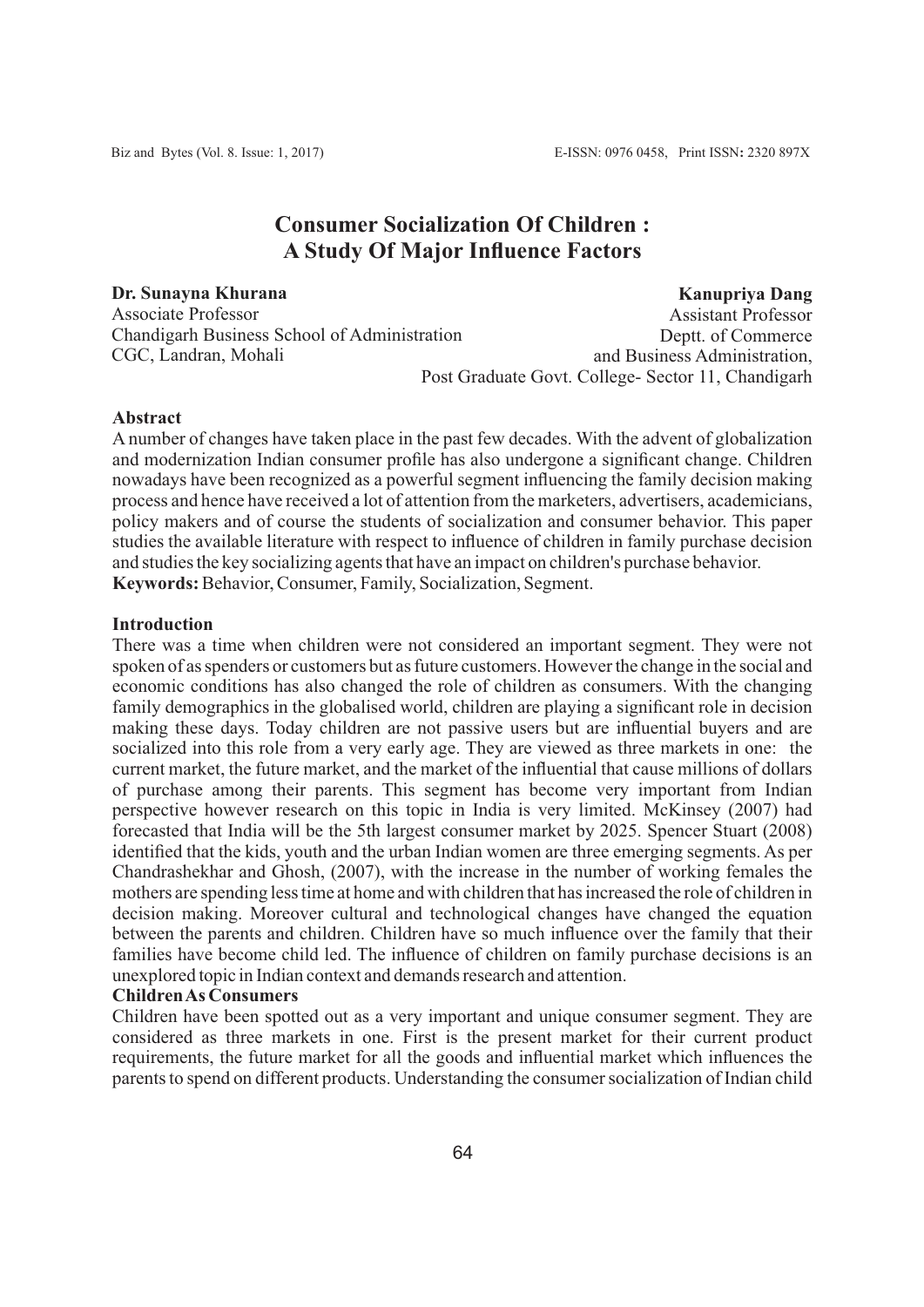is relevant for the marketers who want to reach out to this segment, for the researchers to understand the exclusive features of this segment and for the policy makers to ensure that consumer socialization of children takes place in correct and ethical manner.

#### **ConsumerSocialization Of Children**

Brim (1966) described Socialization as, "the process by which individuals learn social rules and behaviors needed to participate effectively in society.

The term socialization is considered to be the process through which individuals learn to participate effectively in their social environment. Zigler and Child (1969) defined the term "Socialization is a broad term for the whole process by which an individual develops, through transaction with other people, his specific patterns of socially relevant behaviors and experience."

Ward and Wackman (1974) have defined consumer socialization as "the process by which young people acquire the skills, knowledge and attitudes relevant to their functioning as consumers in the market place".

Socialization refers to the process whereby a person learns the value system, norms and required behaviour patterns of a given society in which he belongs (Engel, Blackwell and Miniard, 1986; Assael, 1987; McGregor, 2001). Socialization is guided by relatives, peers, religious institutions, and the mass media (Moore, Wilkie, & Alder, 2001) .

Hence, consumer socialization is concerned with how individuals become consumers (Lueg and Ponder, 2006). Studies relating to consumer socialization of children have focused mainly on child's learning about interaction at marketplace, the processes through which learning takes place also the changes in the content as well as learning processes that take place over time. In addition, children get an opportunity to acquire consumer skills by observing the consumption pattern of their parents within the family environment This process provides insights into how young people acquire motivations, attitudes and behaviours about the global marketplace.

Consumer socialization agents have been regarded as influential because of their contact frequency with, importance to, or control over rewards and punishments given to consumers. According to Mowen (1993) consumer socialization is based on three components: background factors (e.g., socioeconomics, gender, age, and religion), socialization agents (parents, siblings, peers, teachers, and celebrities; Bush et al., 2000; Clark, Craig, & Bush, 2001; Mowen, 1993), and learning mechanisms (e.g., operant conditioning and modeling; Moschis & Moore, 1979). According to Lueg and Finny (2007), a major component of consumer socialization is the learning process that occurs between developing consumers (e.g., children and adolescents) and socialization agents (e.g., family members, peers, and mass media). In addition, Lueg et al. (2007) viewed that agent – learner communication patterns tend to affect a variety of consumer behaviors. They observed that "consumer socialization addresses how individuals become consumers" (Lueg et al., 2007, p. 26). Similar to general socialization, this model also applies to children. In this case, parents play an important role, especially in providing information.

## **Major Influence Factors**

## **Family As ASocialization Agent**

The influence of the family members in consumer socialization of children is very significant.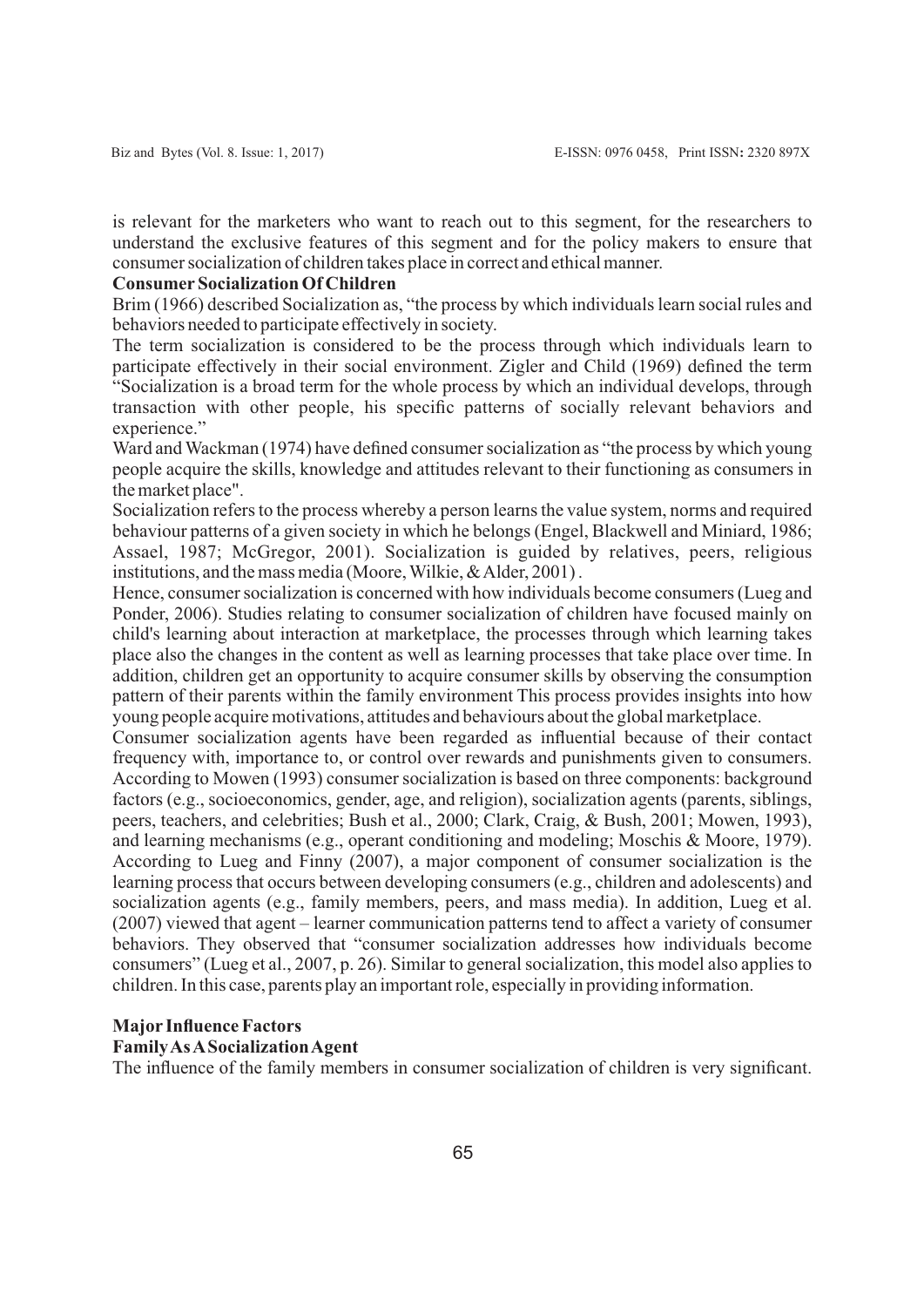Family develops the consumer information processing skills of children by having an impact on the development intellectual and emotional abilities, motivating them to apply their cognitive abilities in areas of consumer behavior. Different parameters of the family have been evaluated such as family communication, social status, role of mother, gender of child, etc. to understand the influence on consumer socialization of children.

## **Role Of Family Communication In ConsumerSocialization Of Children**

The nature of communication between the parents and children has a very important influence in consumer socialization of children. The parents who are more emotionally involved want to avoid conflict or want to limit their child's autonomy knowingly indulge in their children's wishes. Different family structures lead to different consumer socialization of children. Children develop various norms relating to consumer socialization by observing the behavior of their parents and receiving positive as well as negative reinforcement. This trait has been linked to the age of children where interactions decrease with increase in age. A study on adolescents in Malaysia indicated that the parents influence over apparel brands decreased with increasing age of the child (Ghazali, 2011) Children from Plurastic families were identified as most competent as consumers and children from Laissez faire families showed up as least competent consumers. Research has identified that plurastic families encourage consumer learning without stressing monitoring and control of consumption behavior. In recent research rather than universal parental socialization style and family communication, it has been observed that it is the micro environment within the family that helps the child to acquire consumer skills.

#### **OtherFactors Influencing Family Role In ConsumerSocialization Of Children:**

Influence of family on consumer socialization of children is also affected by the social status of the family ( Shim and Snyder, 1995; Marshall et al, 2007) Children of parents with higher educational levelare able to perceive persuasive intent in commercials ( Robertson and Rossiter,1974) Adolescents from families of higher socio economic status were found to socialize faster and were found to be better in consumption role ( Moschis and Churchill Jr, 1978) Also female adolescents were perceived to communicate overtly with their parents, while male adolescents had more probability of receiving a negative reinforcement ( Moschis et al, 1984)

## **Role Of Mother In ConsumerSocialization Of Children:**

Among all the family members mother has been identified as a very significant socialization agent. ( Ozgen, 2003; Carlson et al, 1988; Neeley and Coffey, 2007) Mothers with differential parental style were found to have different communicating style with children regarding consumption, exposure of media, views on advertising (Carlson et al, 1988; Carlson et al, 1992; Neeley and Coffey, 2007) Mothers social status and economic status was also found to have a direct influence on consumer socialization of children. In order to save time and efforts educated single mothers were attributing less influence on children and taking more burden of grocery shopping on themselves ( Roshan et al,1993) Children of full time employed mothers had more exposure with regard to shopping and were reported to shop for clothing more than children of part time or unemployed mothers ( Haynes et al, 1993)

Mother's materialism and her communication style alone was found to be a reliable predictor of a child's level of materialism ( Flouri, 1999) Though importance of father's role has been emphasized in children's socialization experiences, father's role has been found to be very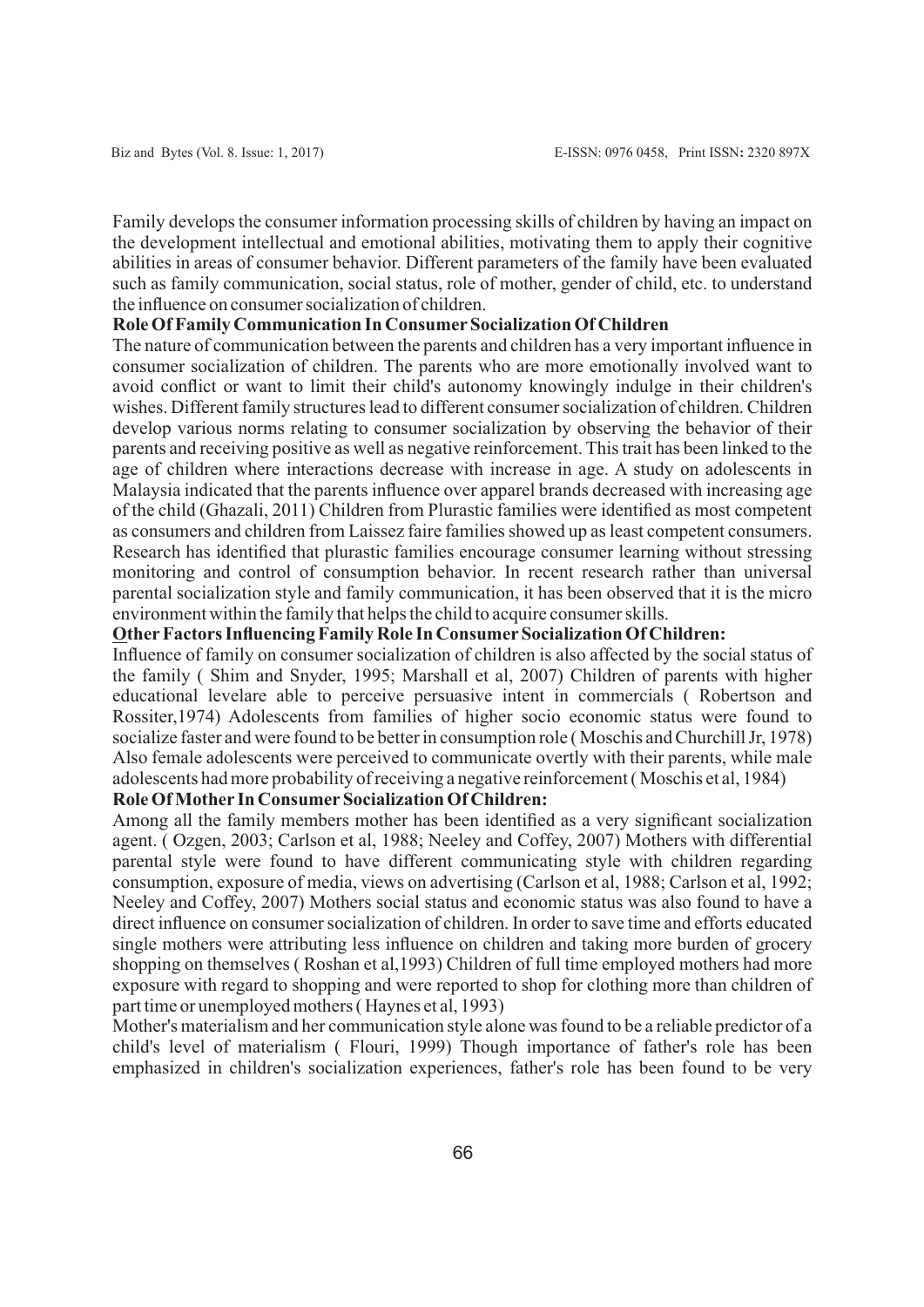limited in consumer socialization of children ( Coley, 1998; Bakir et al, 2006; Kim et al, 2009) One exception has been a study conducted on French Canadian adolescents where father's influence on children was more in developing sensitivity to apparel brands ( Lachance et al, 2003)

## **Influence Of Peers In ConsumerSocialization Of Children**

Studies have confirmed that peers appear to be a very important socialization agent contributing to the learning of expressive consumption elements (Moschis and Churchill, 1978) In a study conducted on children of the age group of 6-14 years it was observed that sensitivity to peer group influence was highest by older age group and peer group influence was directly related to the conspicuousness of the product. (Bachmann and John, 1993; Mandrik et al, 2005) Materialism in adolescents was also observed to be related to peer influence (Flouri, 1999) Among socialization agents, peer influence demands more attention of the researchers but again role of family was emphasized in a study highlighting that while peer influence is quite dominating in the early stages of consumer decisions, the influence is found to decline towards actual purchase suggesting that parents may mediate the effect of peer influence (Moschis and Mitchell, 1986)

## **Influence Of Media On ConsumerSocialization Of Children**

Media or more specifically television advertising is another socialization agent which has been the subject of many research in the West. Children learn to use media to become aware of new products as they grow (Ward, 1974). It was identified that children believe in and like commercials less if they attribute persuasive intent to them. On the other hand if children attribute assistance intent to them, they will trust them (Robertson and Rossiter, 1974), It is only at 10-11 years that they develop a critical attitude towards commercials and tend to reject commercials directed at young adults. (Uusitalo and Takala, 1993, Butter et al, 1981) The parents might think that they are sieving the information reaching to their children but a study has proved that not only are the children being exposed to adult related information but also appear adept at processing that information. (Hyatt ,2000) The role of family was found to be significant to the extent of controlling the exposure of children to media.

## **Influence Of Culture On The ConsumerSocialization Of Children**

Much of the research on consumer socialization has been done in North America and Europe but it is the universality of research findings that are to be examined (Cram, 1999). With the world becoming a global village the findings of consumer socialization of children have also been tried in other cultures. In a study conducted on relatively urban, industrialized, literate, and wealthy families of America, Britain, and Japan, results showed some significant differences. Japanese children watched lesser television as compared to American and British children. While Japanese families were more circumspect and children were expected to learn through observation, trial and error, on the contrary American families were more open, expressive and children were expected to learn through purposive and expressive parental behavior. (Ward et al, 1977; Rose, 1999). Parents in Denmark, Norway, and Sweden too were found to be strict on their child's consumption (Brusdal, 2007). The Indian culture is very different from the Western culture.

Indian culture is dominated by collectivist attitude rather than the individualistic attitude. The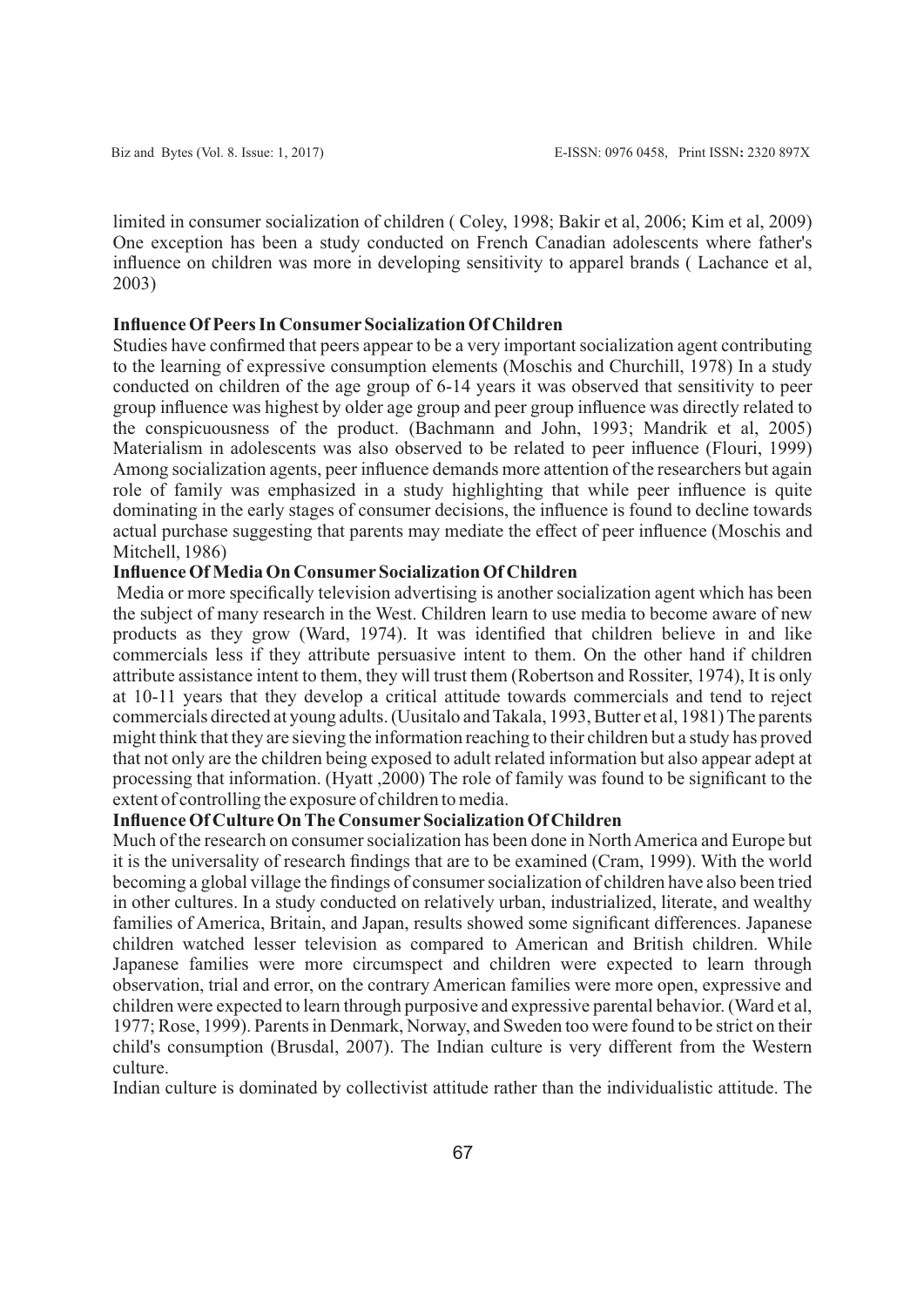family bonding in India is still very high. At the same time the younger generation is also influenced a lot by western culture. Unlike other cultures, child is the responsibility of parents for a comparatively larger time period. Decisions are still taken by family as a group rather than as an individual. In such a scenario one needs to explore the relevance of different concepts in Indian scenario.

## **Conclusion**

The findings of this study portray the importance of family, especially the mother, peer group, media and culture that help to develop the knowledge, skills and attitude required to function in the market place. Throughout their childhood, the children develop the skills and values that help them in making and influencing purchases in the present and in the future. Today's children are not only consumers but also act as influencers in the family purchase decisions. In India the number of children influencing the family decision making process is on the rise. The transformation in Indian culture in the form of nuclear families, dual earning couples, single parenthood, delayed parenthood, increase in the number of children channels etc has resulted in increased influence of the children in family decision making.

## **References**

- 1] Adler, R., Ward, S., Lesser, G., Laurence Meringoff, T. R., & Rossiter, J. (1980). The Effects of Television Advertising on Children: Review and Recommendations. Lexington, MA: Lexington Books.
- 2] Ahuja, R., Bob, D. & Stinson, Kandi M. (1993). Female headed single parent families: An exploratory study of children's influence in family decision making. Advances in Consumer Research, 20(1), 469-474.
- 3] Anderson, B., Brynin, M., Raban, Y. and Gershuny, J. (2007), Information and Communications Technologies in Society: E-living in a Digital Europe, Taylor & Francis, Hoboken, N.J.
- 4] Assael, H., Pope, N., Brennan, L., Voges, K., 2007. Consumer Behaviour: First Asia-Pacific Edition, John Wiley & Sons, Milton, Australia.
- 5] AyadiKafia and Bree Joel.( 2010).An ethnography of the transfer of food learning within the family, Young Consumers, Vol 11, No 1, 67-76
- 6] Bachmann, G. & John, D. (1993). Children's susceptibility to peer group purchase influence: An exploratory investigation. Advances in Consumer Research, 20(1), 463-468. Retrieved from EBSCO host.
- 7] Bakir, A., Rose, G. M., &Shoham, A. (2006). Family Communication Patterns: Mothers' and Fathers' Communication Style and Children's Perceived Influence in Family Decision Making. Journal of International Consumer Marketing, 19(2), 75-95. doi:10.1 300/J046v19n02.05
- 8] Bao, Y. (2001), Effects of Parental Style and Power on Adolescent's Influence in Family Consumption Decisions, Unpublished PhD thesis, Faculty of the Virginia Polytechnic Institute and State University, Virginia Polytechnic Institute and State University, Blacksburg, Virginia.